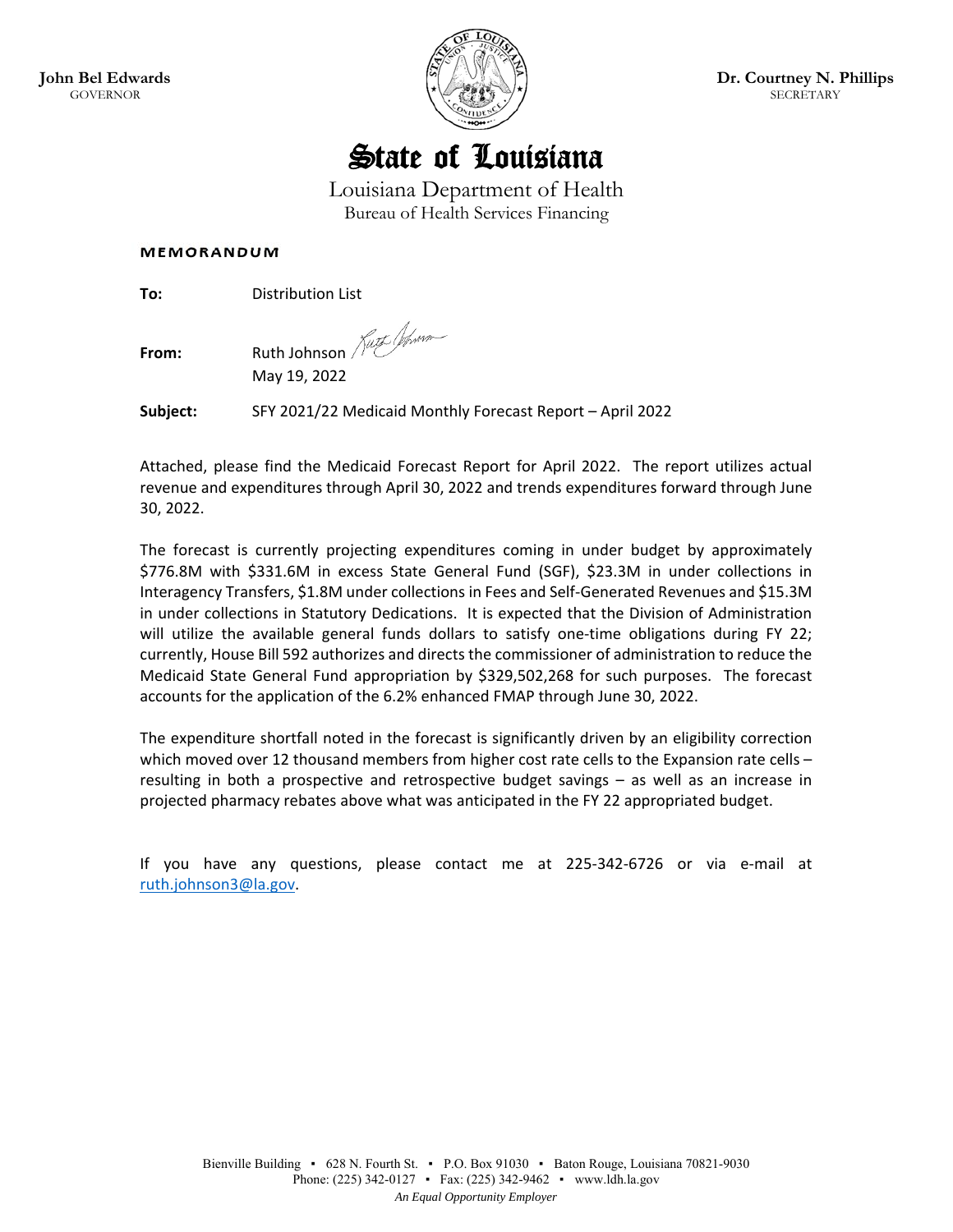

# **FORECAST REPORT STATE FISCAL YEAR 2021/22**

**April 2022**



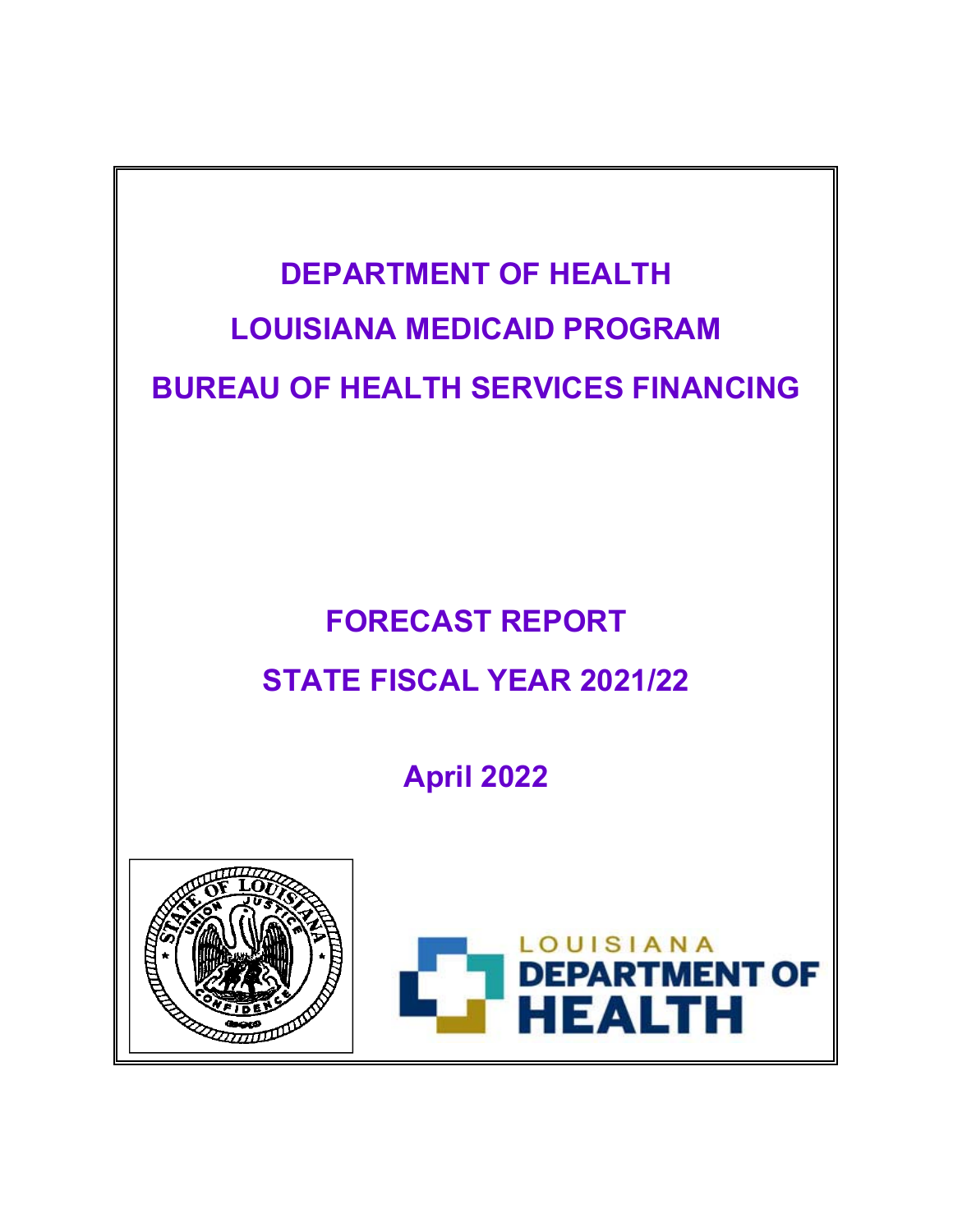| <b>Contents</b>                                     | <b>Table</b> | Page |
|-----------------------------------------------------|--------------|------|
| <b>Table-1: Means of Finance</b>                    | 1            |      |
| Table-2: Budget and Forecast by Program             | $\mathbf{2}$ | 1    |
| <b>Table-3: Current Forecast by Sub-Program</b>     | 3            | 283  |
| <b>Table-4: Public Private Partnership Payments</b> | 4            | 4    |
| Table-5 Enrollment for State Fiscal Year 2021/22    | 5            | 5    |
| <b>Notes</b>                                        |              | 6    |

# **LOUISIANA MEDICAID PROGRAM Table of Contents**

 $\mathbf{r}$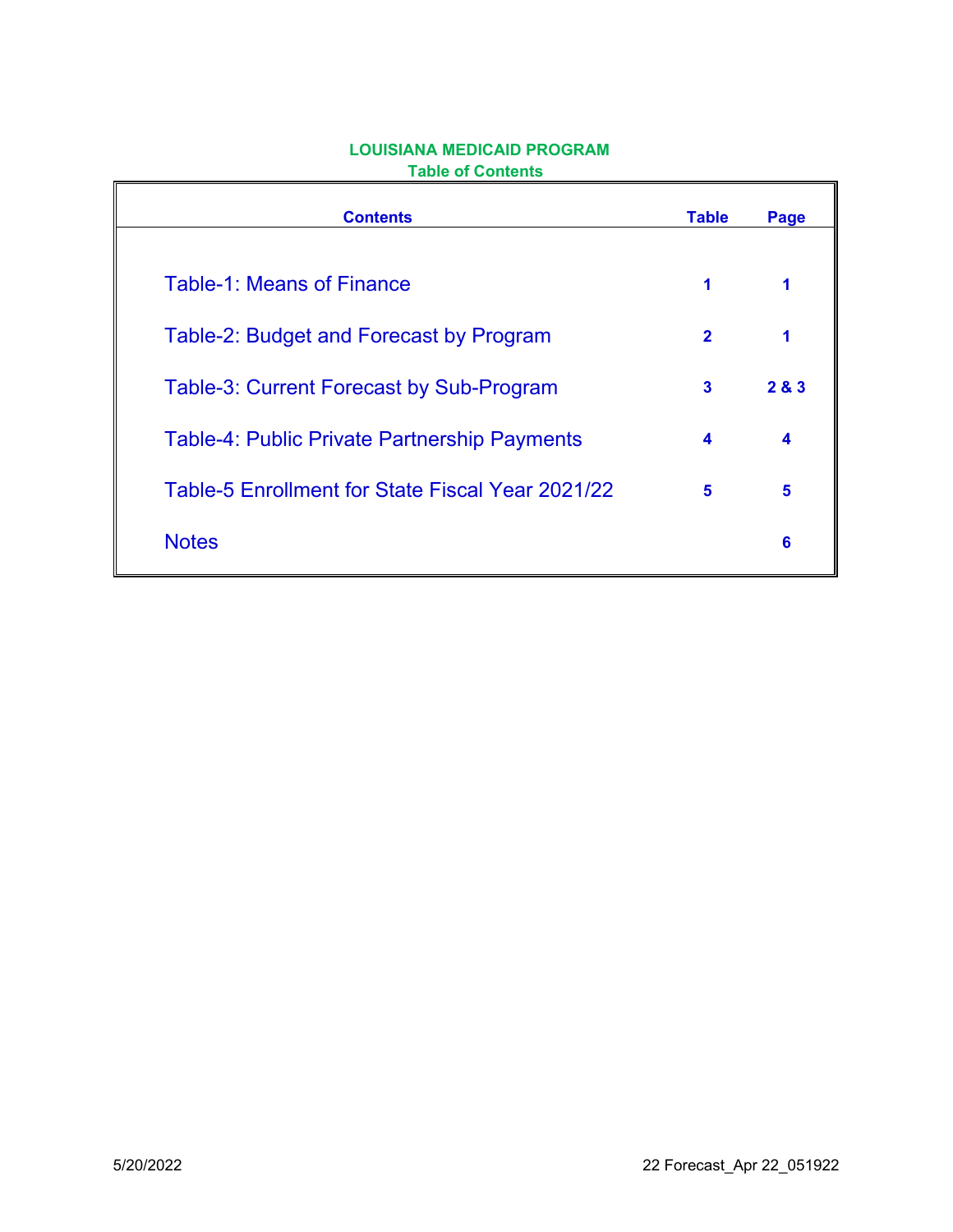#### **LOUISIANA MEDICAID PROGRAM**

#### **Table-1: Revenue Forecast - Means of Finance - SFY 2021/22**

| See "Notes" Page 6            |                                             |                                               |                 |                                     |  |
|-------------------------------|---------------------------------------------|-----------------------------------------------|-----------------|-------------------------------------|--|
| <b>Financing Category</b>     | <b>Budget</b><br><b>Appropriation (1.1)</b> | <b>Forecast Revenue</b><br><b>Collections</b> | Over / (Under)  | <b>Percent</b><br><b>Difference</b> |  |
|                               | А                                           | в                                             | $C = B - A$     | $D = (C/A)*100$                     |  |
| <b>State General Fund</b>     | 1,812,521,228                               | 1,480,863,010                                 | (331, 658, 218) | (18.3)                              |  |
| <b>Interagency Transfers</b>  | 116,925,206                                 | 93,660,630                                    | (23, 264, 576)  | (19.9)                              |  |
| <b>Self Generated Revenue</b> | 619,534,253                                 | 617,742,646                                   | (1,791,607)     | (0.3)                               |  |
| <b>Statutory Dedications</b>  | 1,128,303,086                               | 1,112,977,625                                 | (15, 325, 461)  | (1.4)                               |  |
|                               |                                             |                                               |                 |                                     |  |
| <b>Federal</b>                | 12,620,477,846                              | 12,215,726,680                                | (404, 751, 166) | (3.2)                               |  |
|                               |                                             |                                               |                 |                                     |  |
| <b>Total Means of Finance</b> | \$16,297,761,619                            | \$15,520,970,591                              | (\$776,791,028) | (4.8)                               |  |

#### **Table-2: Expenditure Forecast by Budget Program - SFY 2021/22**

| <b>Program</b>                   | <b>Budget</b><br><b>Appropriation (1.1)</b> | <b>Current</b><br>Forecast (2) | (Over) / Under | <b>Percent</b><br><b>Difference</b> |
|----------------------------------|---------------------------------------------|--------------------------------|----------------|-------------------------------------|
|                                  | A                                           | в                              | $C = A - B$    | $D = (C/A)*100$                     |
| <b>Private Providers</b>         | 14,243,300,800                              | 13,468,665,365                 | 774,635,435    | 5.4                                 |
| <b>Public Providers</b>          | 248,328,389                                 | 235, 156, 627                  | 13, 171, 762   | 5.3                                 |
| <b>Buy-Ins &amp; Supplements</b> | 661,243,239                                 | 672,259,408                    | (11, 016, 169) | (1.7)                               |
| <b>Uncompensated Care</b>        | 1,144,889,191                               | 1,144,889,191                  | $\mathbf{0}$   | 0.0                                 |
|                                  |                                             |                                |                |                                     |
| <b>Total Program</b>             | \$16,297,761,619                            | \$15,520,970,591               | \$776,791,028  | 4.8                                 |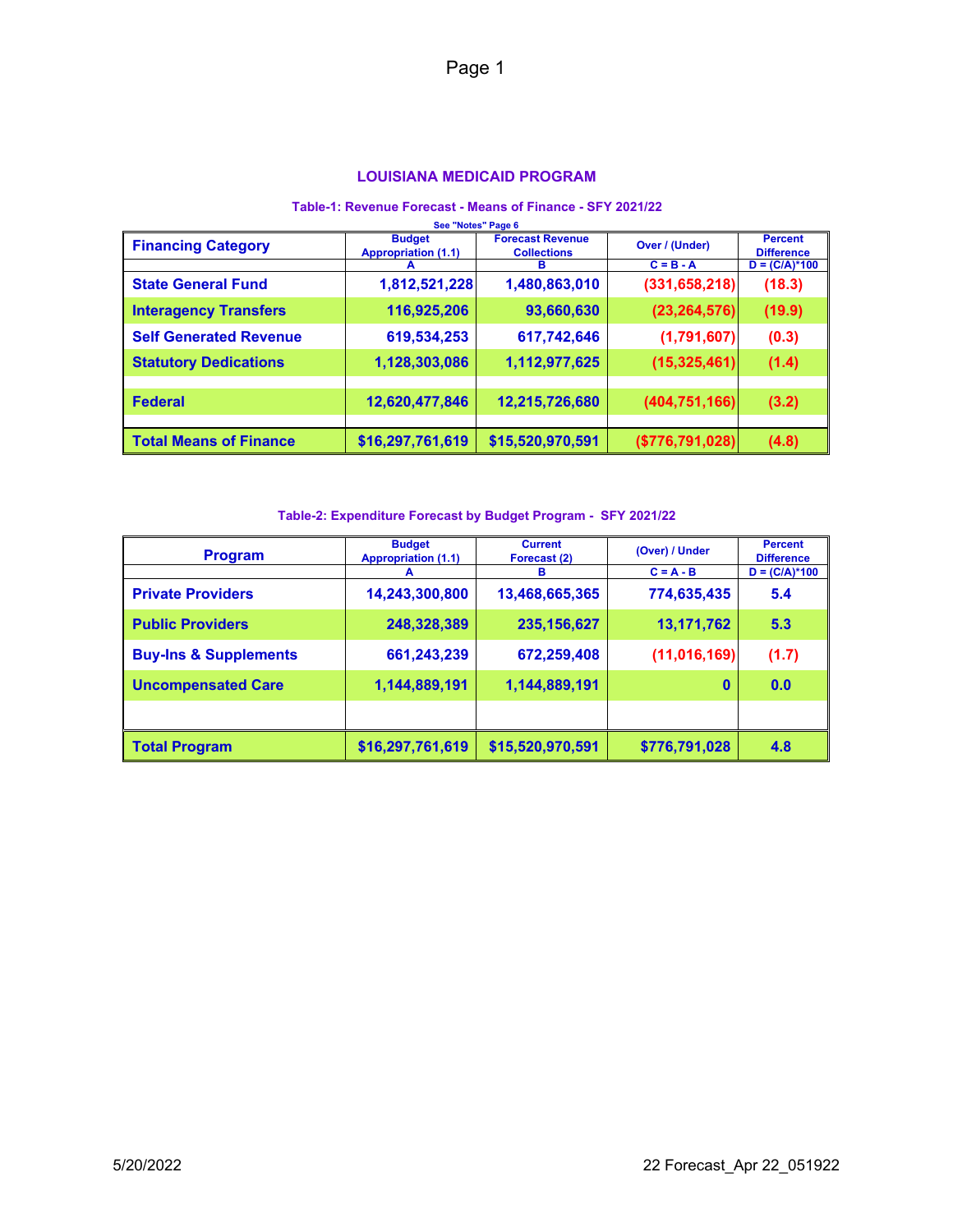# **LOUISIANA MEDICAID PROGRAM**

#### **Table-3: Expenditure Forecast by Budget Category of Service - SFY 2021/22**

| Table-3: Expenditure Forecast by Budget Category of Service - SFY 2021/22 |          | Initials (1.2)   | Current Forecast (2) | <b>Difference</b> |
|---------------------------------------------------------------------------|----------|------------------|----------------------|-------------------|
| <u>A: Private Providers Sub-Programs</u>                                  |          | А                | в                    | $C = A - B$       |
| <b>Ambulatory Surgical Clinics</b>                                        | A 01     | 2,239,855        | 2,286,432            | (46, 577)         |
| <b>Case Management Services</b>                                           | A 02     | 8,231,763        | 6,796,825            | 1,434,938         |
| <b>Durable Medical Equipment</b>                                          | A 03     | 10,923,663       | 9,770,469            | 1,153,194         |
| <b>EPSDT (Screening and Early Diagnosis)</b>                              | A 04     | 23,300,000       | 13,037,397           | 10,262,603        |
| <b>Early Steps</b>                                                        | $A_05$   | 12,699,522       | 10,164,150           | 2,535,372         |
| <b>Family Planning</b>                                                    | A 06     | 491,838          | 658,559              | (166, 721)        |
| <b>Federally Qualified Health Centers</b>                                 | A 07     | 2,456,924        | 2,540,116            | (83, 192)         |
| <b>Hemodialysis Services</b>                                              | $A_08$   | 27,329,136       | 18,853,156           | 8,475,980         |
| <b>Home Health Services</b>                                               | A 09     | 14,545,640       | 9,432,827            | 5,112,813         |
| <b>Hospice Services</b>                                                   | $A_1$ 10 | 74,022,511       | 70,558,322           | 3,464,189         |
| <b>Hospital - Inpatient Services</b>                                      | A 11     | 135,304,267      | 111,456,169          | 23,848,098        |
| <b>Hospital - Outpatient Services</b>                                     | $A_12$   | 52,807,947       | 47,456,613           | 5,351,334         |
| <b>ICF-DD Community Homes</b>                                             | $A_13$   | 272,174,781      | 246,000,261          | 26,174,520        |
| Laboratory and X - Ray Services                                           | $A_14$   | 16,107,706       | 8,138,356            | 7,969,350         |
| Long Term Personal Care Services (LT - PCS)                               | $A_15$   | 169,670,576      | 141,075,606          | 28,594,970        |
| <b>Mental Health - Inpatient Services</b>                                 | $A_16$   | 8,702,784        | 5,707,184            | 2,995,600         |
| <b>Nursing Homes</b>                                                      | $A_17$   | 1,069,044,648    | 1,057,323,672        | 11,720,976        |
| Program for All Inclusive Care for the Elderly (PACE)                     | $A_18$   | 17,520,233       | 14,501,067           | 3,019,166         |
| Pediatric Day Health Care (PDHC)                                          | A_19     | 2,694,673        | 2,083,145            | 611,528           |
| <b>Pharmacy Payments</b>                                                  | A 20     | 86,169,294       | 69,990,184           | 16,179,110        |
| <b>Physician Services</b>                                                 | $A_21$   | 29,389,165       | 25,750,795           | 3,638,370         |
| <b>Rural Health Clinics</b>                                               | A 22     | 5,314,068        | 5,153,505            | 160,563           |
| <b>Transportation: Emergency-Ambulance</b>                                | $A_23$   | 5,246,526        | 3,579,367            | 1,667,159         |
| <b>Transportation: Non-Emergency-Ambulance</b>                            | $A_24$   | 988,163          | 712,057              | 276,106           |
| <b>Waiver: Adult Day Health</b>                                           | $A_25$   | 7,874,497        | 4,751,179            | 3,123,318         |
| <b>Waiver: Community Choices</b>                                          | $A_26$   | 146,510,884      | 116,618,593          | 29,892,291        |
| <b>Waiver: Most Appropriate (MAW)</b>                                     | $A_27$   | 636,231,808      | 607,386,937          | 28,844,871        |
| <b>Other Private Providers</b>                                            | $A_29$   | 567,596          | 141,899              | 425,697           |
| Supplemental                                                              | A 30     | 177,835,844      | 177,835,844          | $\bf{0}$          |
| <b>Sub-Total Traditional Private Providers</b>                            |          | 3,016,396,312    | 2,789,760,687        | 226,635,625       |
| <b>Managed Care Organizations</b>                                         |          |                  |                      |                   |
| <b>Managed Care - Regular</b>                                             | $A_31$   | 5,994,214,959    | 5,631,575,472        | 362,639,487       |
| <b>Managed Care - Expansion</b>                                           | $A_32$   | 5,845,216,721    | 5,825,786,174        | 19,430,547        |
| Dental Benefit Program - Regular                                          | $A_33$   | 239,513,411      | 233,554,351          | 5,959,060         |
| Dental Benefit Program - Expansion                                        | $A_34$   | 26,393,417       | 29,236,719           | (2,843,302)       |
| <b>Behavioral Health Partnership/CSOC</b>                                 | $A_35$   | 72,591,974       | 61,906,874           | 10,685,100        |
| <b>Sub-Total MCOs</b>                                                     |          | 12,177,930,482   | 11,782,059,590       | 395,870,892       |
| <b>Pharmacy Rebates - Regular</b>                                         | $A_36$   | (501, 964, 597)  | (560, 654, 249)      | 58,689,652        |
| <b>Pharmacy Rebates - Expansion</b>                                       | A 37     | (449,061,397)    | (542, 500, 664)      | 93,439,267        |
| Sub-Total Rebates - (YTD - \$1,033,441,695)                               |          | (951, 025, 994)  | (1, 103, 154, 913)   | 152,128,919       |
|                                                                           |          |                  |                      |                   |
| <b>Total Private Providers</b>                                            |          | \$14,243,300,800 | \$13,468,665,365     | \$774,635,435     |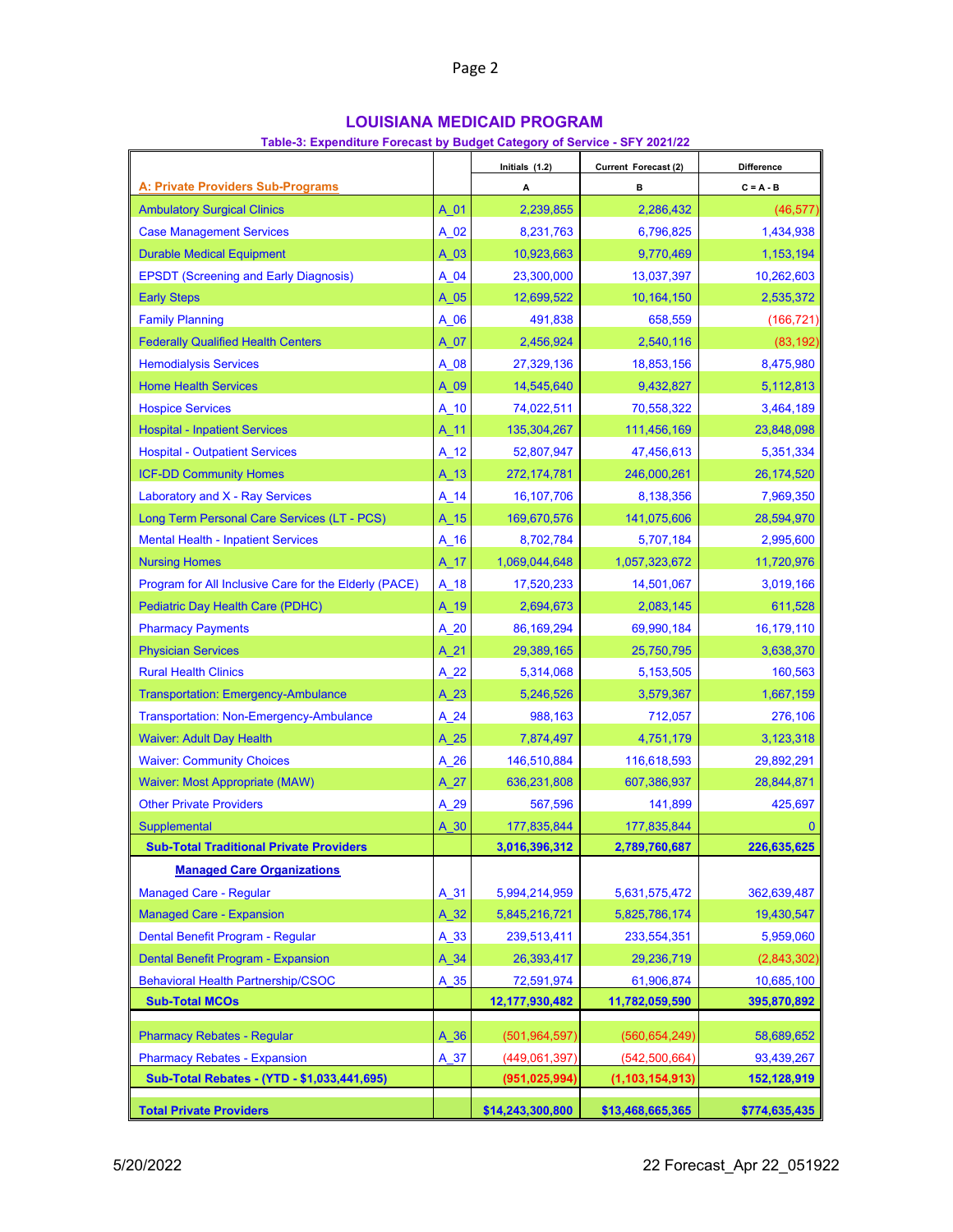| <b>LOUISIANA MEDICAID PROGRAM</b> |
|-----------------------------------|
|-----------------------------------|

| Table-3: Expenditure Forecast by Budget Category of Service - SFY 202122 Continued |  |
|------------------------------------------------------------------------------------|--|
|------------------------------------------------------------------------------------|--|

|                                             |                 | Initials (1.2)   | Current Forecast (2) | <b>Difference</b> |
|---------------------------------------------|-----------------|------------------|----------------------|-------------------|
| <b>B: Public Providers Sub-Programs</b>     |                 | А                | в                    | $C = A - B$       |
| <b>LSU - Facilities</b>                     | <b>B</b> 01     | 1,116,496        | 1,766,172            | (649, 676)        |
| <b>LSU - Physicians</b>                     | <b>B</b> 02     | 14,889,037       | 11,166,778           | 3,722,259         |
| <b>LDH - State Developmental Facilities</b> | <b>B</b> 03     | 155,034,294      | 147,965,568          | 7,068,726         |
| <b>LDH - Villa Feliciana Nursing Home</b>   | <b>B</b> 04     | 19,831,964       | 19,152,559           | 679,405           |
| LDH - Office of Public Health               | <b>B</b> 05     | 1,890,734        | 398,566              | 1,492,168         |
| <b>LDH - Office of Behavioral Health</b>    | <b>B</b> 06     | 3,451,379        | 2,652,685            | 798,694           |
| <b>LDH - Human Services Districts</b>       | <b>B</b> 07     | 380,910          | 352,999              | 27,911            |
| State - Education (3)                       | <b>B</b> 08     | 1,290,975        | 1,258,701            | 32,274            |
| <b>Local Education Agencies</b>             | <b>B</b> 09     | 50,442,600       | 50,442,600           | $\mathbf{0}$      |
| <b>Total Public Providers</b>               |                 | \$248,328,389    | \$235,156,627        | \$13,171,762      |
|                                             |                 |                  |                      |                   |
| C: Buy-Ins & Supplements Sub-Programs       |                 |                  |                      |                   |
| <b>Medicare Premiums &amp; Supplements</b>  | C <sub>01</sub> | 477,498,231      | 505,341,967          | (27, 843, 736)    |
| Part-D Claw back (3)                        | C <sub>02</sub> | 183,745,008      | 166,917,441          | 16,827,567        |
| <b>Total Buy-Ins</b>                        |                 | \$661,243,239    | \$672,259,408        | (\$11,016,169]    |
|                                             |                 |                  |                      |                   |
| D: Uncompensated Care Sub-Programs          |                 |                  |                      |                   |
| <b>LSU - Facilities</b>                     | D 01            | 15,375,627       | 15,375,627           | $\mathbf 0$       |
| <b>LDH - Office of Behavioral Health</b>    | D 02            | 86,397,082       | 86,397,082           | $\overline{0}$    |
| <b>Private Hospitals</b>                    | D 03            | 1,043,116,482    | 1,043,116,482        | $\mathbf 0$       |
| <b>Total Uncompensated Care</b>             |                 | \$1,144,889,191  | \$1,144,889,191      | \$0               |
|                                             |                 |                  |                      |                   |
| <b>Grand Total Medical Vendor Program</b>   |                 | \$16,297,761,619 | \$15,520,970,591     | \$776,791,028     |
|                                             |                 |                  |                      |                   |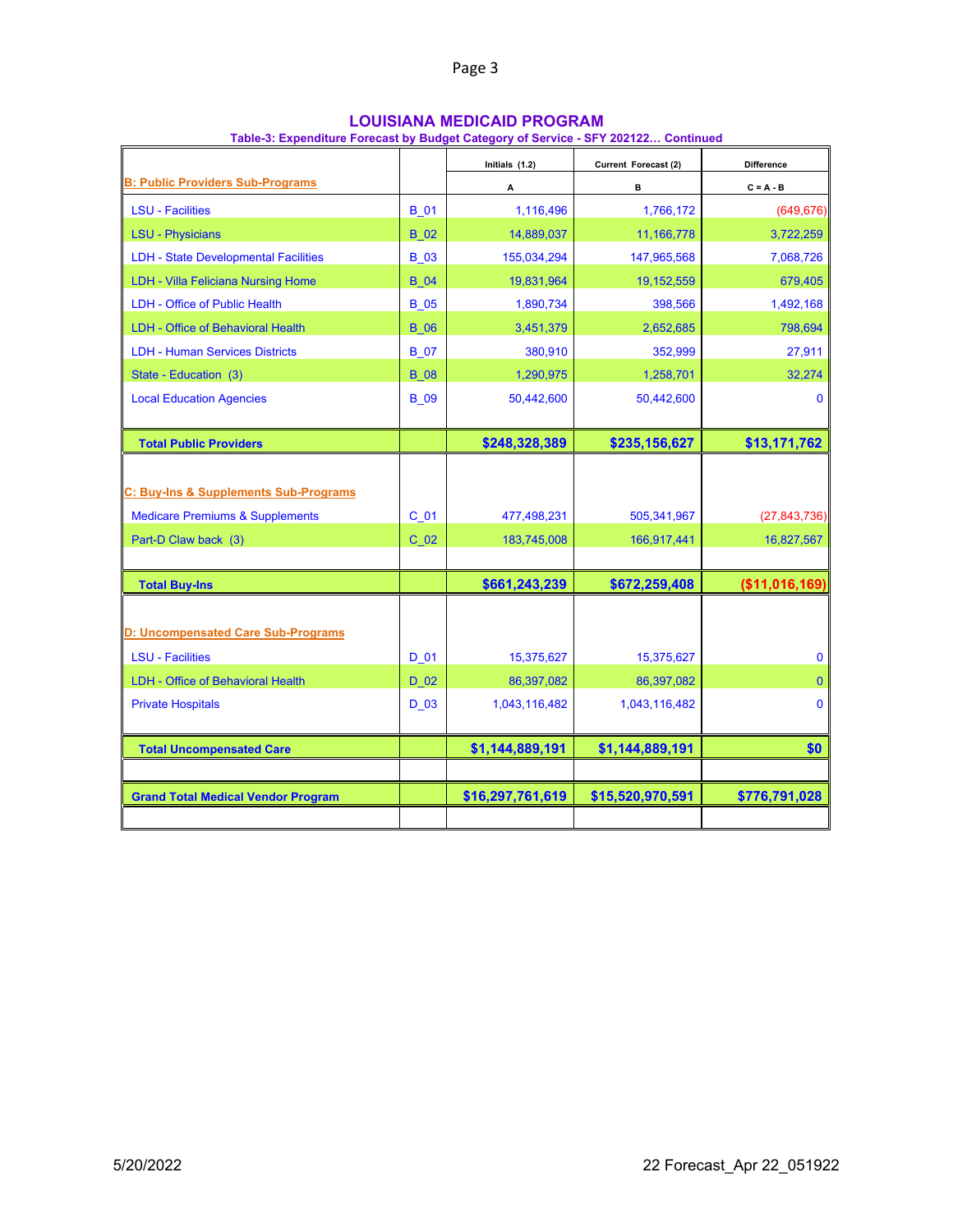# **LOUISIANA MEDICAID PROGRAM**

## **Table-4: Public Private Partnership - Allocated - SFY 2021/221**

| <b>Hospital</b>              | <b>UPL/FMP</b> | <b>UCC/DSH</b> | <b>Total Allocation</b> |
|------------------------------|----------------|----------------|-------------------------|
| Bogalusa (Wash/St. Tamm)     | \$15,979,476   | \$18,883,228   | \$34,862,704            |
| Houma (LJ Chabert)           | \$58,616,970   | \$75,891,316   | \$134,508,286           |
| <b>Baton Rouge - OLOL</b>    | \$75,500,000   | \$0            | \$75,500,000            |
| <b>Baton Rouge - Woman's</b> | \$9,894,611    | \$0            | \$9,894,611             |
| <b>New Orleans (ILH)</b>     | \$123,247,827  | \$240,672,891  | \$363,920,718           |
| Lafayette (Univ Med Cntr)    | \$62,006,681   | \$56,225,260   | \$118,231,941           |
| Independence (Lallie Kemp)   | \$6,117,224    | \$15,375,627   | \$21,492,851            |
| Lake Charles (WO Moss)       | \$3,500,000    | \$38,082,958   | \$41,582,958            |
| Monroe (EA Conway)           | \$160,099,066  | \$0            | \$160,099,066           |
| Alexandria (Huey P. Long)    | \$0            | \$46,078,961   | \$46,078,961            |
| Shreveport (LSU-HSC)         | \$0            | \$134,070,590  | \$134,070,590           |
| <b>Total</b>                 | \$514,961,855  | \$625,280,831  | \$1,140,242,686         |

1 ‐ Amoutns above represent estimates based upon current year allocations; actual payments may vary from allocated amounts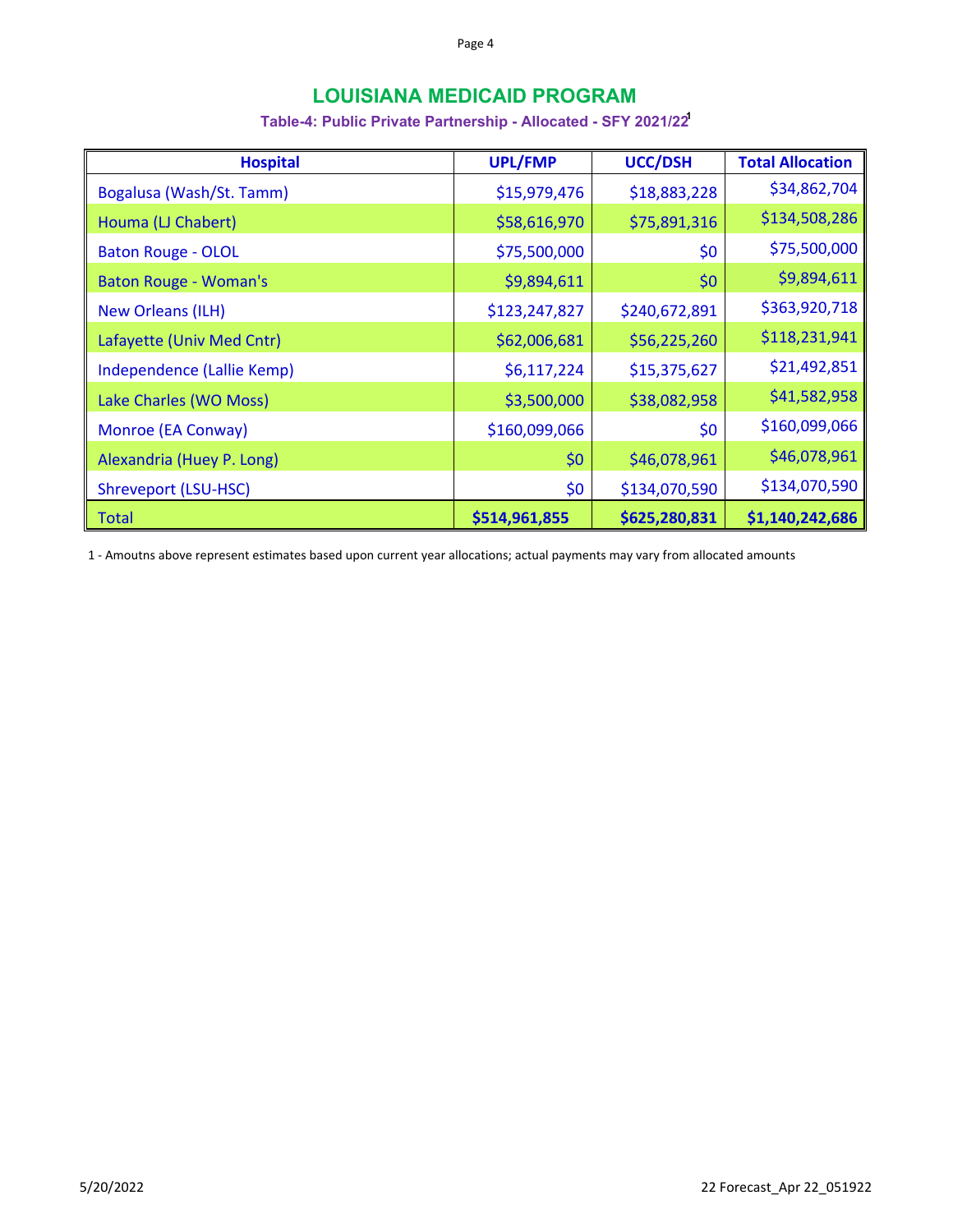# **LOUISIANA MEDICAID PROGRAM**

# **Table-5: Enrollment for State Fiscal Year 2021/22 (4)**

| <b>Month</b>       | <b>Expansion</b> | Non-Expansion | <b>Total</b> |
|--------------------|------------------|---------------|--------------|
| <b>Jul '21</b>     | 671,918          | 1,221,392     | 1,893,310    |
| Aug                | 685,401          | 1,219,375     | 1,904,776    |
| <b>Sep</b>         | 690,162          | 1,220,794     | 1,910,956    |
| Oct                | 696,096          | 1,223,618     | 1,919,714    |
| <b>Nov</b>         | 705,943          | 1,221,890     | 1,927,833    |
| Dec                | 713,056          | 1,224,209     | 1,937,265    |
| Jan'22             | 718,477          | 1,227,845     | 1,946,322    |
| Feb                | 722,842          | 1,228,301     | 1,951,143    |
| <b>Mar</b>         | 727,501          | 1,230,536     | 1,958,037    |
| Apr                | 732,243          | 1,233,022     | 1,965,265    |
|                    |                  |               |              |
| Jun'22 (Projected) | 741,242          | 1,234,361     | 1,975,603    |
|                    |                  |               |              |